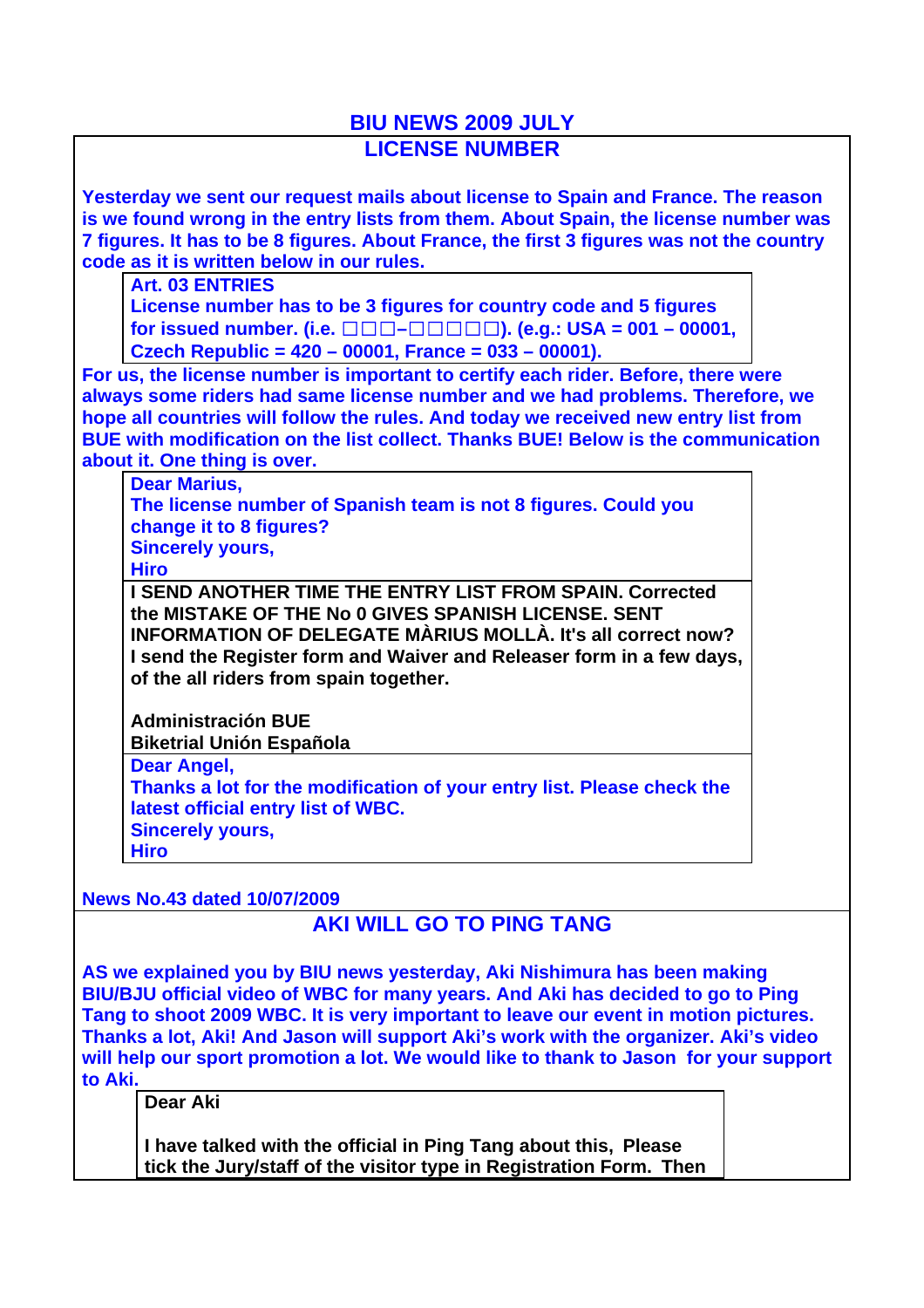**you 2 staff will be Free for accommodation just like the rider in Ping Tang. Thanks for your support and hope you will enjoy the stay in Ping Pang. If anything needed, please contact with me.**

**See you in Ping Tang! Best Regards Jason**

**Hello Jason** 

**My name is Aki (Akihito Nishimura) from Japan. The company name is "Nishimura Koubou". You know? I make the official video of The World BikeTrial Championship every year. Of course Hiro knows me very well. Only I receive BIU NEWS in Japan, other than BJU. I present for you DVD "08WBC" when I go to the Ping Tang. I apply for the coverage of Ping Tang world championship. I want to introduce China and Ping Tang is splendid to the world through the World Championship. Please support our two staff for our lodging and meal.** 

**Aki**